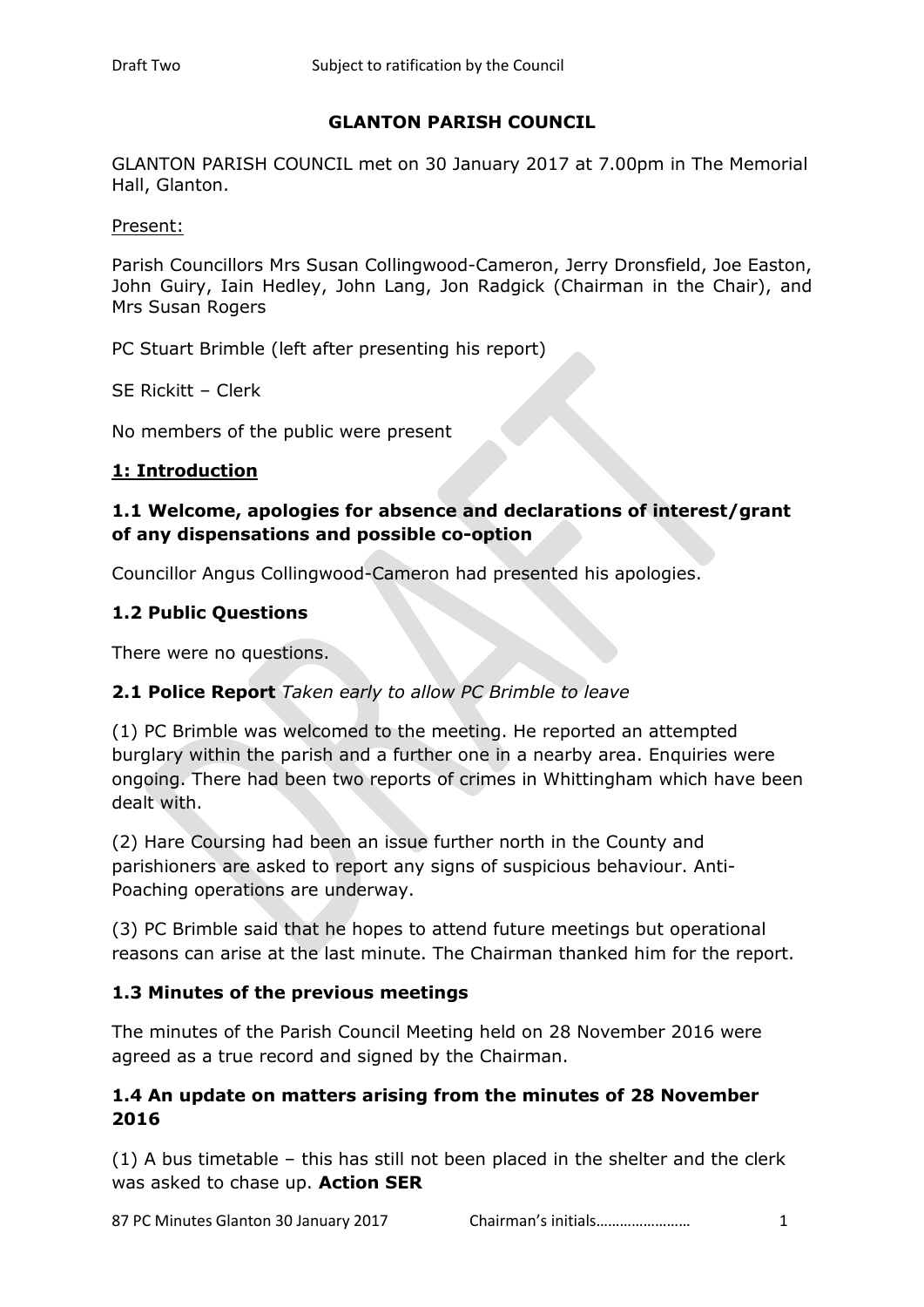(2) Councillor Radgick reported that the ash trees had been removed from the Millennium Oak Avenue. He and Councillor Dronsfield will carry out some arboricultural work on the oak trees. Councillor Mrs Rogers volunteered to organise a litter pick of the Avenue at the same time. **Action JD, JR & SR**

(3) Councillor Radgick had tried to compose a suitable letter regarding the loose dogs but had not been able to strike the right tone. He will speak direct to the owner. **Action JR**

### **2: Items for discussion and potential decisions**

### **2.1 Reports from the County Councillor and the Police**

#### *See above for the Police Report*

No report had been received from the County Councillor by the time of the meeting.

### **2.2 The Millennium Oak Avenue**

*See above*

### **2.3 Planning**

(1) Details of Application 6/03260/VARYCO - *Millers Hill, Glanton - Variation of condition 7 (Holidaymaker restriction) pursuant to planning permission A/2004/0574 in order to allow residential occupancy* – The clerk reported this had been granted.

(2) There were no new applications.

## **2.4 Christmas Tree**

(1) The Chairman stated that this was an issue to be considered by the Council. For a number of years, Trees had been kindly donated, as had the power for the lights, for which the Council was extremely grateful. The donors were unable to supply Trees in the future. Purchasing a new Tree each year would be a considerable expense.

(2) During the course of discussion a number of ideas were floated

- A permanent Tree
- No Tree but a display of lights in the village
- Decorating the Phone Box

(3) Councillor Mrs Collingwood-Cameron thought that she may have a suitable tree for 2017. Fellow Councillors thanked her for the offer; she and the Chairman will inspect her wood for a suitable Tree. **Action SC-C & JR**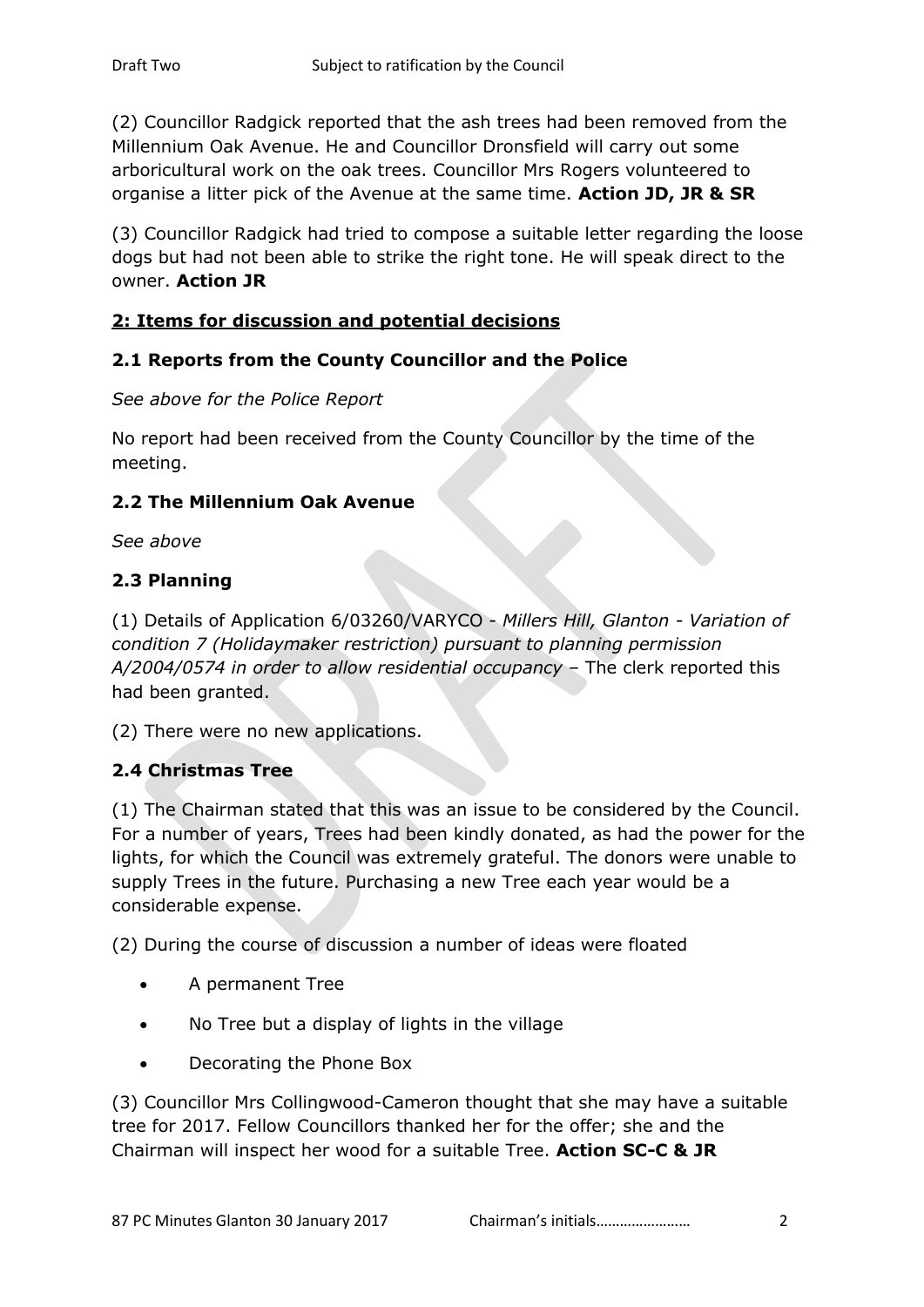(4) No immediate decision was required but Councillors were asked to think of ideas for the next meeting. **All Cllrs**

## **2.5 Dogs Roaming Loose and Fouling Public & Communal Areas**

*See above*

## **2.6 Telephone Line Capacity**

(1) More lines have been made available but the amount of future capacity remains unknown. Frustration was expressed at the inability to contact Openreach other than via their web-based contact system.

(2) The Chairman will consider contacting Mrs Trevelyan MP to see if she can find out the current capacity of the lines into Glanton as new houses were likely in the relatively near future. **Action JR**

### **2.7 Permissive Footpath**

The clerk reported locating an agreement with the former owners. In discussion it became apparent that the current owners appear content for the current use by parishioners to continue. In the circumstances the Council did not feel that any further action was necessary.

### **2.8 Commemoration of the end of the First World War**

(1) Councillor Radgick reported an enquiry as to whether the village would be participating in a national chain of beacons. Councillors were concerned about the practicalities of a beacon in early November.

(2) There are a number of ideas in the village and discussion will take place at future meetings.

#### **3: Items for Information**

#### **3.1 Forthcoming Village activities**

Councillor Easton hopes that a Race Night will be organised in the near future.

## **3.2 Details of any meetings attended by Councillors or the clerk**

None of major significance

#### **3.3 Correspondence received**

The clerk circulated a list of emails received and provided other material for Councillors to take away.